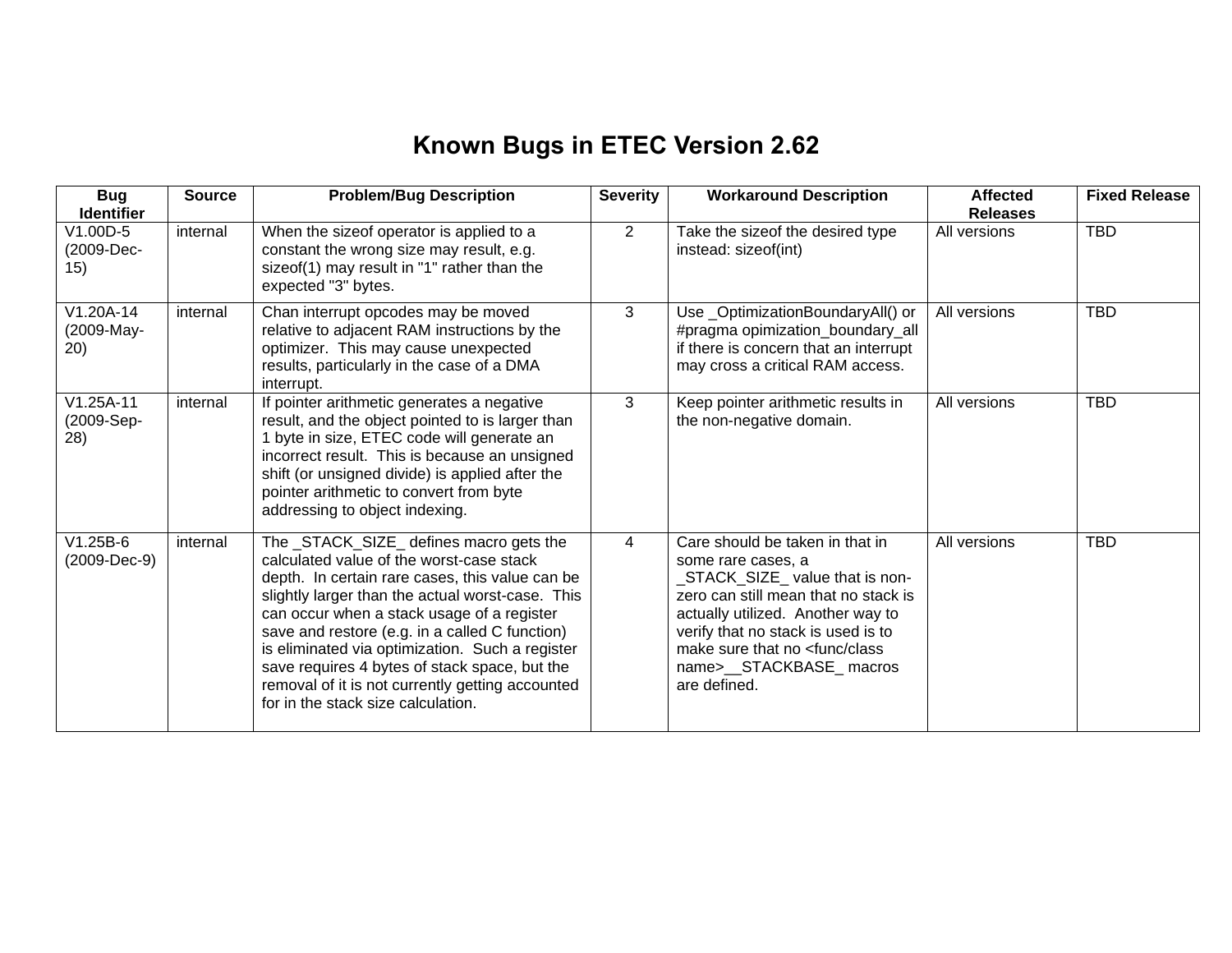| $V1.25B-7$<br>(2009-Dec-<br>11) | internal &<br>customer | The optimizer/analyzer does not yet support<br>reentrant functions, whether they be callable<br>C functions or ETEC code fragments.<br>Reentrance is supposed to be detected and<br>cause an error, but in some cases this<br>detection failed, allowing for optimization to<br>continue. Sometimes the result could be a<br>linker crash, or sometimes invalid code<br>generation, or in some cases working code<br>resulted. | 3              | Avoid writing reentrant functions<br>until the ETEC optimizer/analyzer<br>fully supports them.                                                              | All versions     | V1.25C<br>(reentrance<br>detection),<br>TBD (support<br>reentrance) |
|---------------------------------|------------------------|--------------------------------------------------------------------------------------------------------------------------------------------------------------------------------------------------------------------------------------------------------------------------------------------------------------------------------------------------------------------------------------------------------------------------------|----------------|-------------------------------------------------------------------------------------------------------------------------------------------------------------|------------------|---------------------------------------------------------------------|
| $V2.23B-5$<br>(2014-Mar-<br>18) | internal               | In some cases when making a fragment call,<br>and the fragment is contiguous with the calling<br>code (i.e. jump can be eliminated), the link-<br>time optimizer mistakenly optimizes out code<br>it should not.                                                                                                                                                                                                               | $\overline{2}$ | This situation, if encountered, can<br>be corrected by re-arranging the<br>code to prevent the fragment call<br>and fragment code from being<br>contiguous. | V2.00A and newer | <b>TBD</b>                                                          |
| $V2.23B-7$<br>(2014-Jun-6)      | customer               | The C preprocessor is currently allowing the<br>same macro to be expanded in multiple<br>replacement passes, which causes the<br>preprocessor to break when such "recursion"<br>is encountered.                                                                                                                                                                                                                                | 3              | Avoid self-referencing<br>preprocessor macros.                                                                                                              | All versions     | <b>TBD</b>                                                          |
| $V2.61B-1$<br>$(2019-Dec-1)$    | internal               | If an argument expression of a call to an inline<br>function contains a call to another inline<br>function, compilation will not be correct.                                                                                                                                                                                                                                                                                   | 3              | Avoid performing a call to an inline<br>function from within the argument<br>list of an inline function.                                                    | V2.62A and newer | V2.62C                                                              |
| V2.62C-1<br>(2020-Apr-9)        | internal               | If an eTPU class/function contains many<br>parameters, it is possible to overflow the auto-<br>struct generation in which case the generated<br>struct types could be missing some<br>parameters.                                                                                                                                                                                                                              | 3              | Use other API access methods for<br>parmeters missing from the auto-<br>struct.                                                                             | All versions     | V2.62D                                                              |
| $V2.62D-1$<br>(2020-Aug-<br>28) | customer               | In a very unusual case (usually regarding a<br>returned value from a function that is called<br>just once in the code), a register mixup can<br>occur that results in incorrect code execution.                                                                                                                                                                                                                                | $\overline{2}$ | Minor code re-structuring or other<br>techniques can work around the<br>issue - please contact ASH WARE<br>for assistance.                                  | All versions     | V2.62E                                                              |